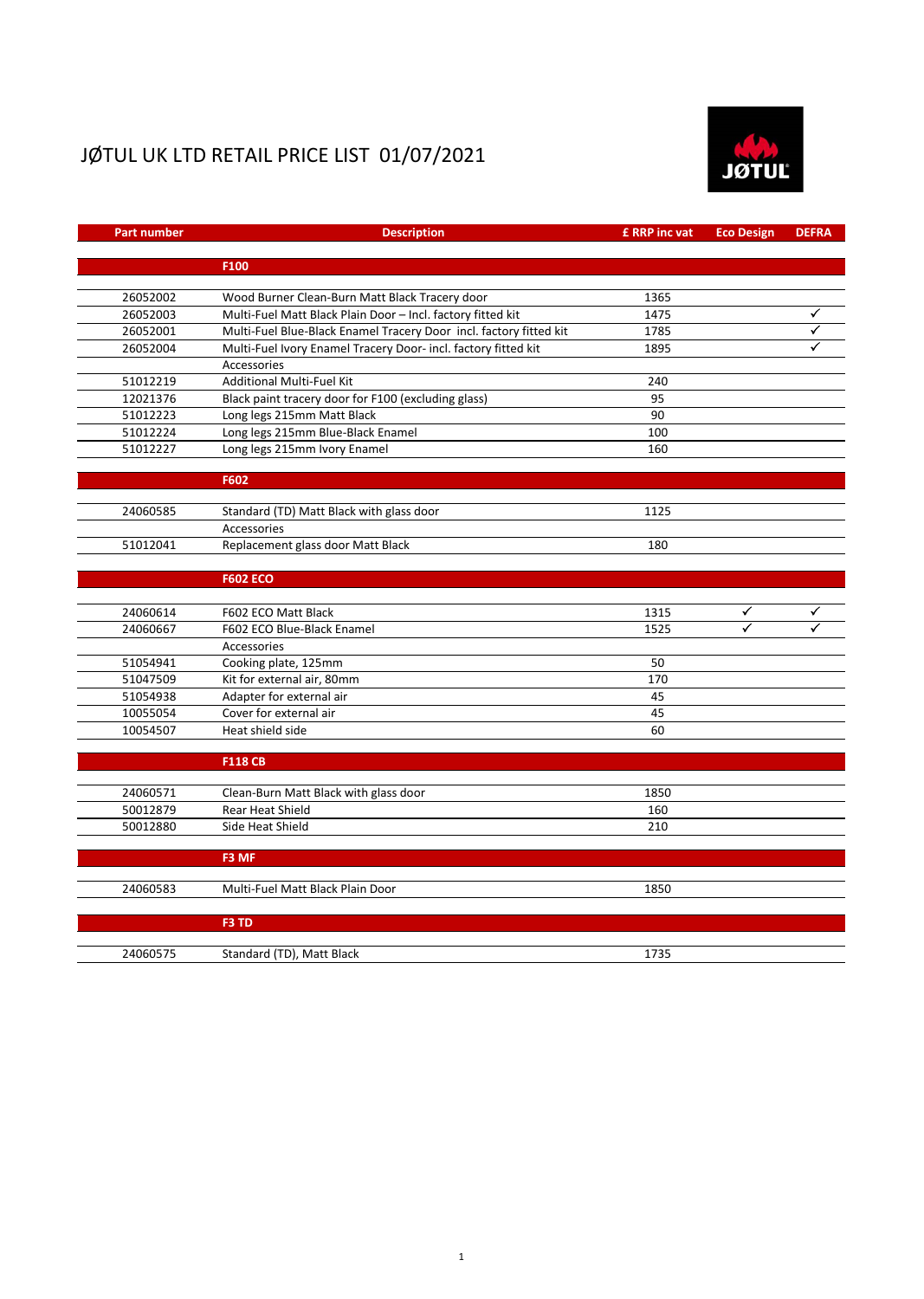| <b>Part number</b>   | <b>Description</b>                                                  | £ RRP inc vat | <b>Eco Design</b>         | <b>DEFRA</b> |
|----------------------|---------------------------------------------------------------------|---------------|---------------------------|--------------|
|                      |                                                                     |               |                           |              |
|                      | F3                                                                  |               |                           |              |
|                      |                                                                     |               |                           |              |
| 24060577<br>24060578 | Clean-Burn, Matt Black                                              | 1945<br>2425  |                           |              |
| 24060579             | Clean-Burn, Blue-Black Enamel<br>Clean-Burn, Ivory Enamel           | 2625          |                           |              |
| 24060584             |                                                                     |               |                           |              |
|                      | Clean-Burn, Majolica Brown Enamel                                   | 2625          |                           |              |
|                      | Note: Spigot is now incl. with stove<br>Accessories for MF3/F3TD/F3 |               |                           |              |
| 51012177             | Short legs 155mm Matt Black 4-pack                                  | 80            |                           |              |
| 51012178             | Short legs 155mm Blue-Black Enamel 4-pack                           | 130           |                           |              |
| 51012179             | Short legs 155mm Ivory Enamel 4-pack                                | 140           |                           |              |
| 51012279             | Short legs 155mm Majolica Brown Enamel 4-pack                       | 140           |                           |              |
|                      |                                                                     |               |                           |              |
|                      | F8                                                                  |               |                           |              |
|                      |                                                                     |               |                           |              |
| 24060576             | Standard (TD), Matt Black                                           | 1785          |                           |              |
|                      | F400                                                                |               |                           |              |
|                      |                                                                     |               |                           |              |
| 24060620             | F400 ECO Matt Black Tracery Door                                    | 2365          | ✓                         |              |
| 24060622             | F400 ECO Matt Black Plain Door                                      | 2365          | ✓                         |              |
| 24060623             | F400 ECO BRM Majolica Brown Enamel Plain Door                       | 2890          | ✓                         |              |
| 24060621             | F400 ECO BBE Blue Black Enamel Plain Door                           | 2890          | $\checkmark$              | ✓            |
| 24060624             | F400 ECO IVE Ivory Enamel Plain Door                                | 2890          | ✓                         | ✓            |
|                      | Accessories                                                         |               |                           |              |
| 51012177             | Short legs 155mm Matt Black 4-pack                                  | 80            |                           |              |
| 51012178             | Short legs 155mm Blue-Black Enamel 4-pack                           | 130           |                           |              |
| 51012179             | Short legs 155mm Ivory Enamel 4-pack                                | 140           |                           |              |
| 51012279             | Short legs 155mm Majolica Brown Enamel 4-pk                         | 140           |                           |              |
| 51047509             | Outside Air Kit (80mm diameter ducting)                             | 170           |                           |              |
| 50012842             | Adaptor needed for outside air                                      | 30            |                           |              |
|                      |                                                                     |               |                           |              |
|                      | <b>F500</b>                                                         |               |                           |              |
| 24060615             | F500 ECO Black paint Tracery door                                   | 2835          | $\checkmark$              |              |
| 24060617             | F500 ECO SE Black paint Plain Door                                  | 2835          | $\checkmark$              |              |
| 24060601             | F500 SE.2 Blue Black enamel Plain door                              | 3465          |                           |              |
| 24060602             | F500 SE.2 Ivory Plain Door                                          | 3465          |                           |              |
| 24060603             | F500 SE.2 Majolica Brown Plain Door                                 | 3465          |                           |              |
|                      | Accessories                                                         |               |                           |              |
| 51047509             | Outside Air Kit (80mm diameter ducting)                             | 170           |                           |              |
| 50012842             | Adaptor needed for outside air                                      | 30            |                           |              |
|                      |                                                                     |               |                           |              |
|                      | <b>F600</b>                                                         |               |                           |              |
| 24060581             | Matt Black                                                          | 3425          |                           |              |
| 24060582             | <b>Blue-Black Enamel</b>                                            | 4055          |                           |              |
|                      | Accessories                                                         |               |                           |              |
| 51012164             | Outside Air Kit (100mm diameter ducting)                            | 170           |                           |              |
| 50012843             | Adaptor needed for outside air                                      | 30            |                           |              |
|                      |                                                                     |               |                           |              |
|                      | F130                                                                |               |                           |              |
|                      |                                                                     |               |                           |              |
| 24060593             | F134 Base Black paint without side glass                            | 2100          | ✓                         | ✓            |
| 24060590             | F135 Base Black paint with side glass                               | 2365          | $\checkmark$              |              |
| 24060592             | F136 Pedestal Black paint without side glass                        | 2100          | ✓<br>$\blacktriangledown$ | ✓            |
| 24060591             | F137 Pedestal Black paint with side glass                           | 2365          |                           |              |
|                      | Accessories<br>Shaped Floor plate glass (6mm)                       |               |                           |              |
| 50049584<br>51049574 | Shaped Floor plate steel                                            | 170<br>150    |                           |              |
|                      |                                                                     |               |                           |              |

51049574 Shaped Floor plate steel 150<br>51012164 Outside air kit 100mm 170

Outside air kit 100mm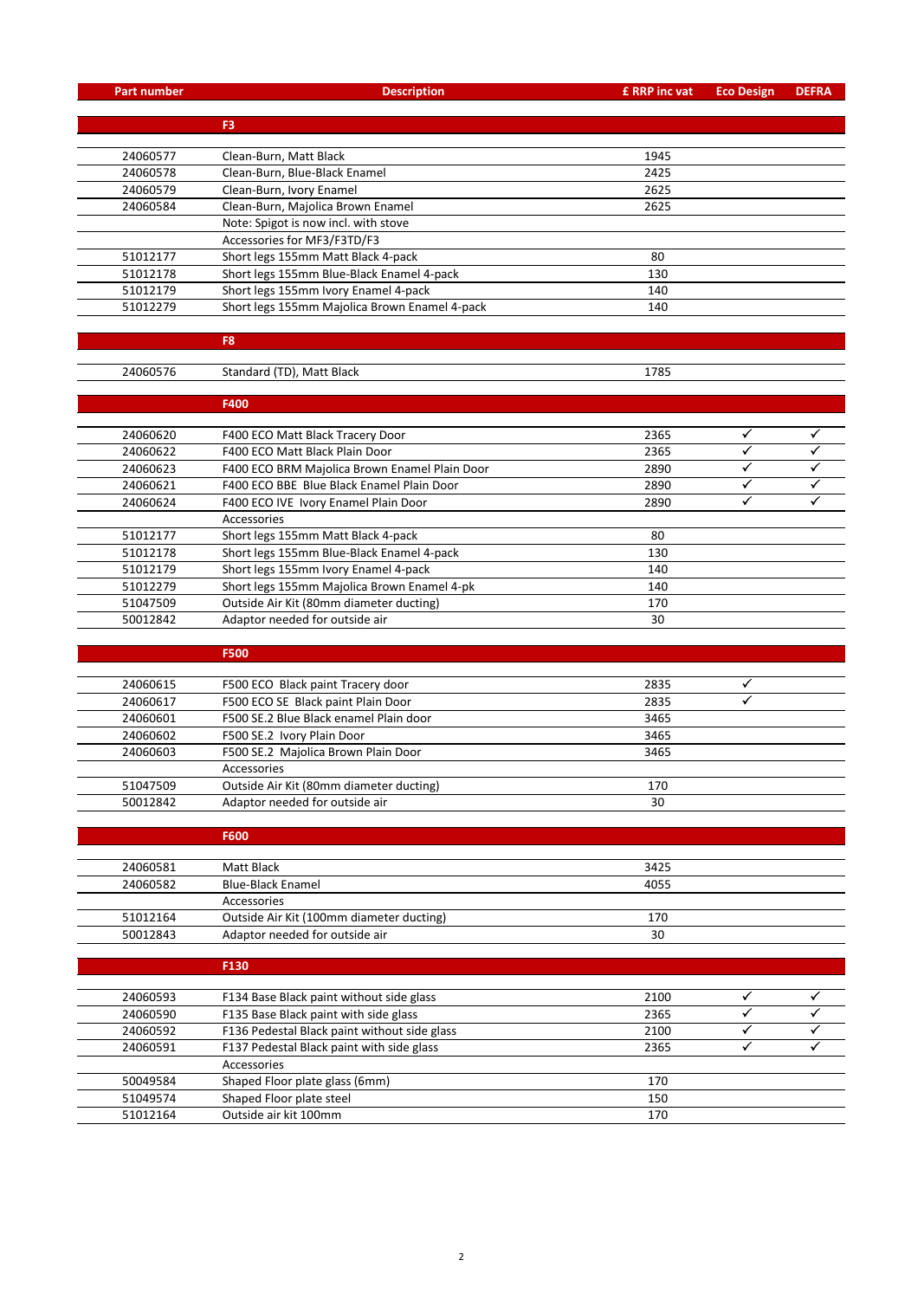| <b>Part number</b> | <b>Description</b>                                             |      | <b>Eco Design</b> | <b>DEFRA</b> |
|--------------------|----------------------------------------------------------------|------|-------------------|--------------|
|                    |                                                                |      |                   |              |
|                    | F230                                                           |      |                   |              |
| 24060612           |                                                                | 2535 | ✓                 |              |
| 24060613           | F232 BP without side glass<br>F233 BP with side glass          | 2835 | ✓                 | ✓            |
|                    | Accessories                                                    |      |                   |              |
| 51053189           | Kit for standard flue pipe top outlet                          | 70   |                   |              |
| 51053190           | Extra kit for standard pipe rear exit                          | 100  |                   |              |
| 50052435           | Shaped glass floorplate small (6mm)                            | 90   |                   |              |
| 50052436           | Shaped glass floorplate large (6mm)                            | 130  |                   |              |
|                    |                                                                |      |                   |              |
|                    | F145                                                           |      |                   |              |
|                    |                                                                |      |                   |              |
| 26052005           | F145 in Black paint 100mm legs                                 | 1410 |                   |              |
| 26052016           | F145 in Black paint with Convector sides                       | 1735 |                   |              |
| 26052017           | F145 in black with Soapstone sides                             | 2100 |                   |              |
|                    |                                                                |      |                   |              |
|                    | F160                                                           |      |                   |              |
|                    |                                                                |      |                   |              |
| 26052006           | F162 Black paint with plain sides                              | 1890 | ✓                 | ✓            |
| 26052007           | F163 Black paint with glass sides                              | 2100 | ✓                 |              |
| 26052008           | F163 White enamel with glass sides                             | 2730 | ✓                 |              |
| 26052009           | F165 Black paint, cast iron base and glass sides               | 2365 | ✓                 |              |
| 26052011           | F167 Black paint with pedestal and glass sides                 | 2365 | ✓                 | ✓            |
|                    | Accessories                                                    |      |                   |              |
| 51012327           | Soapstone top                                                  | 430  |                   |              |
| 51012164           | Outside Air Kit (100mm)                                        | 170  |                   |              |
| 51012329           | Cover for legs for external air supply (Black paint)           | 100  |                   |              |
| 51044350           | Cover for legs for external air supply (White enamel)          | 140  |                   |              |
| 51048479           | Set of short legs 100mm (Black paint only)                     | 120  |                   |              |
| 51043514           | Black paint Floorplate 723 x 915mm for fresh air               | 170  |                   |              |
|                    |                                                                |      |                   |              |
|                    | F105                                                           |      |                   |              |
| 26052012           | F105 Black paint with short legs                               | 1500 | ✓                 |              |
| 26052014           | F105 Black paint with long legs                                | 1575 | ✓                 | ✓            |
| 26052013           | F105 Black paint with base                                     | 1680 | ✓                 |              |
| 26052015           | F105 White enamel with long legs                               |      | ✓                 |              |
|                    | Remember to add Convection heat shield to price if needed      | 2260 |                   |              |
|                    | Accessories                                                    |      |                   |              |
| 51049065           | Ashlip Black paint for F105 SL/LL (required for 225mm hearth)  | 50   |                   |              |
| 51049516           | Ashlip White enamel for F105 SL/LL (required for 225mm hearth) | 60   |                   |              |
| 51049066           | Soapstone top complete Black top cover                         | 430  |                   |              |
| 51049539           | Soapstone top complete White top cover                         | 530  |                   |              |
| 51049070           | Handle for ashdrawer                                           | 30   |                   |              |
| 50049131           | Glass Floor plate- hole for external air 722 x 855 x 6mm       | 150  |                   |              |
| 51049133           | Steel Floor plate- hole for external air 722 x 855mm           | 180  |                   |              |
| 50049162           | Glass Floor plate 722 x 855 x 6mm                              | 120  |                   |              |
| 51047509           | Kit for outside air 80mm                                       | 170  |                   |              |
| 51047340           | Short legs White enamel                                        | 130  |                   |              |
| 51049941           | Convection Heat Shield Black paint                             | 110  |                   |              |
| 51049942           | Convection Heat Shield White enamel                            |      |                   |              |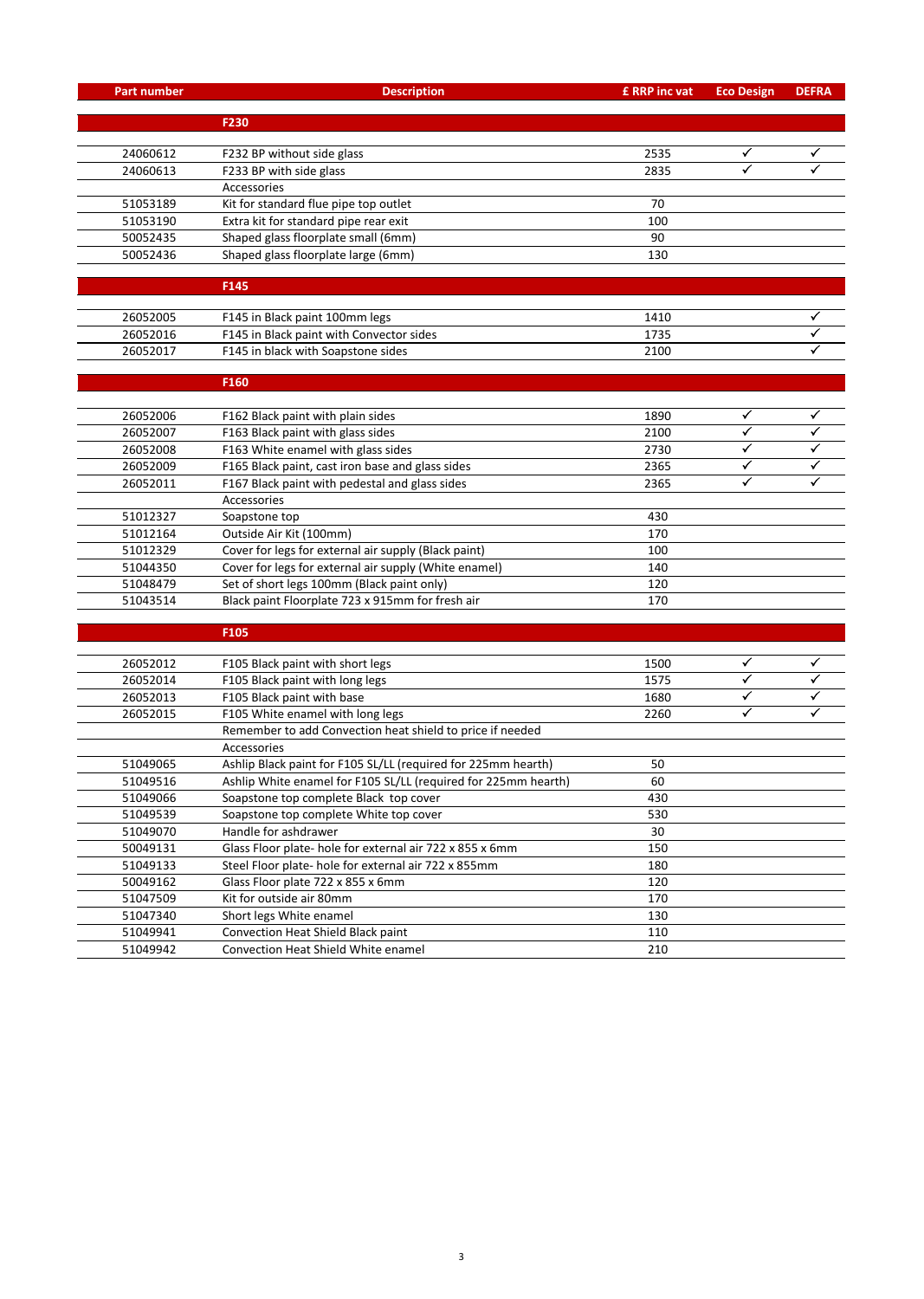| <b>Part number</b> | <b>Description</b>                                                       |      | <b>Eco Design</b> | <b>DEFRA</b> |
|--------------------|--------------------------------------------------------------------------|------|-------------------|--------------|
|                    |                                                                          |      |                   |              |
|                    | F305                                                                     |      |                   |              |
|                    |                                                                          |      |                   |              |
| 24060596           | F305 LL BP Long Legs, Black paint                                        | 2100 | ✓<br>✓            |              |
| 24060597           | F305 B BP Base, Black paint                                              | 2205 | $\checkmark$      | ✓            |
| 24060598           | F305 LL WHE Long Legs, White enamel                                      | 2625 |                   |              |
| 51047318           | Accessories<br>Short legs Black paint                                    | 120  |                   |              |
| 51047340           | Short legs White enamel                                                  | 130  |                   |              |
| 51047339           | Ashlip for F305 Black paint (leg model only)                             | 70   |                   |              |
| 51047341           | Ashlip for F305 White enamel (leg model only)                            | 100  |                   |              |
| 51048022           | Soapstone top with Black cover for flue pipe                             | 480  |                   |              |
| 51049314           | Soapstone top with White cover for flue pipe                             | 590  |                   |              |
| 51012164           | Kit for outside air (100mm)                                              | 170  |                   |              |
| 51049928           | Convection Shield Rear Black paint                                       | 130  |                   |              |
| 51049929           | <b>Convection Shield Rear White Enamel</b>                               | 230  |                   |              |
| 51048012           | Convection kit F305 Cast iron black paint                                | 480  |                   |              |
|                    |                                                                          |      |                   |              |
|                    | F360                                                                     |      |                   |              |
|                    |                                                                          |      |                   |              |
| 24060676           | F361 Advance Black paint incl. Cast Iron Base                            | 2725 | ✓                 | ✓            |
| 24060677           | F361 Advance High Top Black paint incl. Cast Iron Base & High Top        | 3475 | ✓                 | ✓            |
| 24060663           | F363 Advance Black paint incl. Pedestal Base                             | 2725 | ✓                 | ✓            |
| 24060678           | F368 Advance Black paint incl. cast iron door                            | 2995 | ✓                 |              |
| 24060679           | F368 Advance High Top Black paint incl. Cast Iron Base w/door            | 3685 | ✓                 | ✓            |
|                    |                                                                          |      |                   |              |
|                    | F370                                                                     |      |                   |              |
| 24060680           | F371 Advance Black paint incl. Cast Iron Base                            | 2925 | ✓                 | ✓            |
| 24060681           | F371 Advance High Top Black paint incl. Cast Iron Base & High Top        | 3675 | ✓                 |              |
| 24060662           | F373 Advance Black paint incl. Pedestal Base                             | 2925 | ✓                 | ✓            |
| 24060661           | F377 Advance Black paint incl. Soapstone set, low & steel grid, low      | 3945 | ✓                 | ✓            |
| 24060660           | F377 Advance High Top Black paint incl. high top, soapstone& steel grid: | 4345 | ✓                 |              |
| 24060682           | F378 Advance Black paint incl. cast iron door                            | 3195 | ✓                 |              |
| 24060610           | F373 Advance White Enamel incl. Pedestal Base                            | 3360 | ✓                 | ✓            |
|                    | Accessories F360/370                                                     |      |                   |              |
| 51050944           | Cast iron door for open base models                                      | 270  |                   |              |
| 51050989           | Pedestal Rotating Kit Advance (F363/373)                                 | 500  |                   |              |
| 51050934           | High Top BP                                                              | 750  |                   |              |
| 10026701           | Heat Storage system stones                                               | 300  |                   |              |
| 51012164           | 100mm Outside Air kit                                                    | 170  |                   |              |
|                    |                                                                          |      |                   |              |
|                    | F480                                                                     |      |                   |              |
|                    |                                                                          |      |                   |              |
| 24060664           | F481 Black paint incl. Cast Iron Base with Cast Iron convection sides    | 3360 | ✓                 |              |
| 24060666           | F483 Black paint incl. Pedestal with Cast Iron convection sides          | 3360 | ✓                 |              |
|                    |                                                                          |      |                   |              |
|                    | Accessories                                                              |      |                   |              |
| 51012254           | Pedestal Rotating Kit                                                    | 480  |                   |              |
| 51047509           | Outside Air kit (80mm)                                                   | 170  |                   |              |
| 51047514           | Steel floor plate - Large                                                | 210  |                   |              |
| 50047507           | Glass floor plate - Large (6mm)                                          | 170  |                   |              |
|                    | <b>FS 91 Surround</b>                                                    |      |                   |              |
|                    |                                                                          |      |                   |              |
| 26052021           | Lightweight concrete + F480 fireplace inc.                               | 3990 | ✓                 |              |
|                    |                                                                          |      |                   |              |
|                    | <b>FS 92 Surround</b>                                                    |      |                   |              |
|                    |                                                                          |      |                   |              |
| 26052022           | Lightweight concrete + F480 fireplace inc. Art deco side cut outs        | 4305 | ✓                 |              |
| 50044653           | Glass Decor sides for FS92                                               | 210  |                   |              |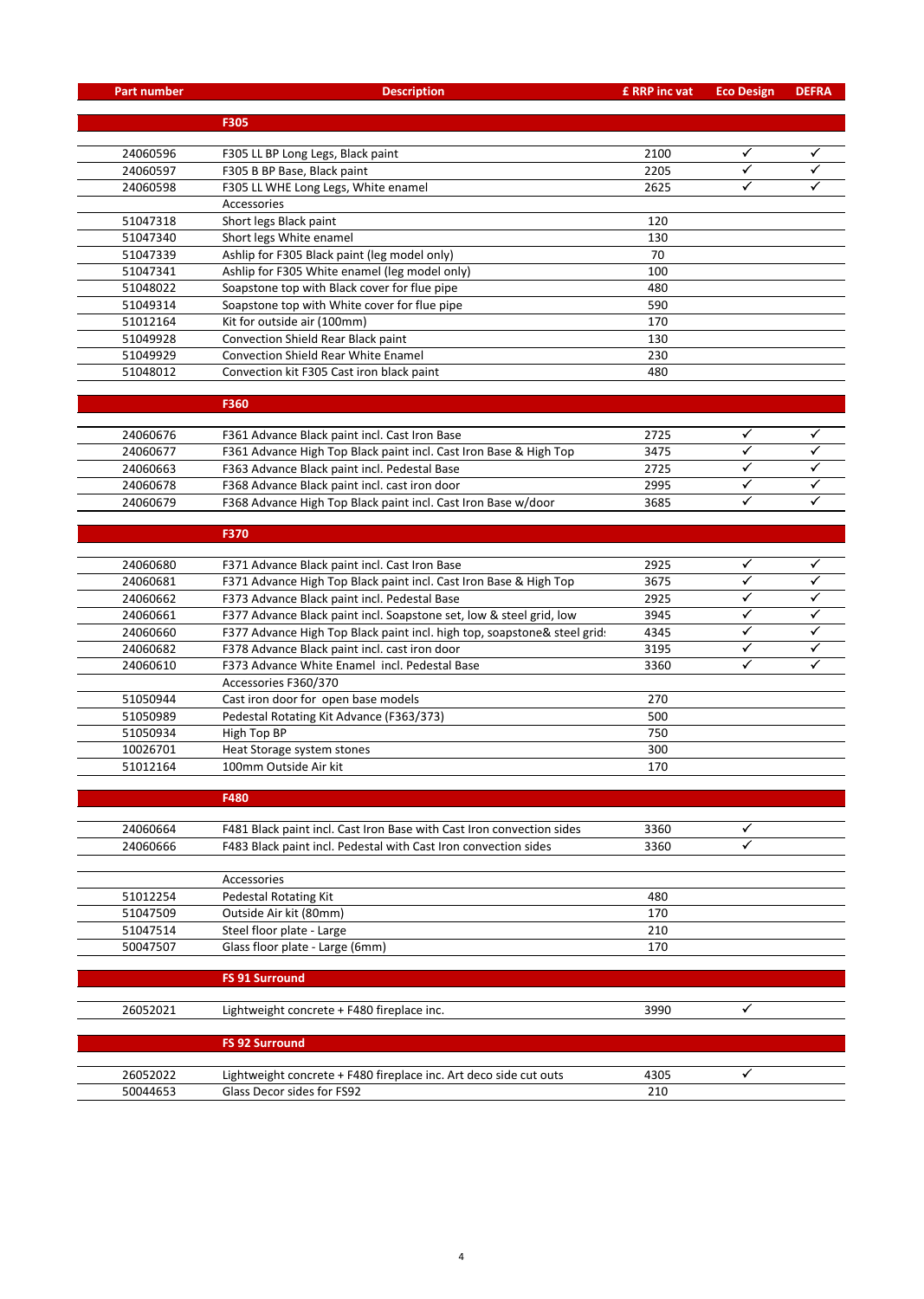| <b>Part number</b>   | <b>Description</b>                                                             | £ RRP inc vat | <b>Eco Design</b> | <b>DEFRA</b> |  |
|----------------------|--------------------------------------------------------------------------------|---------------|-------------------|--------------|--|
|                      |                                                                                |               |                   |              |  |
|                      | C <sub>24</sub>                                                                |               |                   |              |  |
| 26052018             | C 24 Black paint (inc. 30mm frame)                                             | 2100          | ✓                 |              |  |
|                      | Accessories                                                                    |               |                   |              |  |
| 50044779             | Blower fan 230V-50Hz 35W                                                       | 480           |                   |              |  |
| 51012164             | Outside air kit 100mm                                                          | 170           |                   |              |  |
| 51044856             | Set of convection adaptors                                                     | 180           |                   |              |  |
|                      |                                                                                |               |                   |              |  |
|                      | <b>F520</b>                                                                    |               |                   |              |  |
|                      |                                                                                |               | ✓                 |              |  |
| 24060594             | F520 Freestanding stove in Black paint<br>Accessories                          | 3310          |                   |              |  |
| 50049387             | Glass Shaped Floor plate                                                       | 180           |                   |              |  |
| 51049389             | Steel Shaped Floor plate                                                       | 210           |                   |              |  |
| 50049162             | Glass Floor plate                                                              | 120           |                   |              |  |
| 51047509             | Kit for external air 80mm                                                      | 170           |                   |              |  |
| 51012164             | Kit for external air 100mm                                                     | 170           |                   |              |  |
| 51049688             | Cover for outside air                                                          | 80            |                   |              |  |
| 51053360             | High Top extension                                                             | 530           |                   |              |  |
| 10026701             | Heat Storage system stones                                                     | 300           |                   |              |  |
|                      |                                                                                |               |                   |              |  |
|                      | 1520                                                                           |               |                   |              |  |
|                      |                                                                                |               | ✓                 |              |  |
| 24060669<br>24060586 | I 520 F Front glass, black paint<br>I 520 FL Front and left glass, black paint | 2500<br>2605  | $\checkmark$      | ✓            |  |
| 24060587             | I 520 FR Front and right glass, black paint                                    | 2605          | ✓                 |              |  |
| 24060588             | I 520 FRL Front, right and left glass, black paint                             | 2710          | ✓                 |              |  |
|                      | Accessories                                                                    |               |                   |              |  |
| 51052512             | Leg rack complete (use with corner inserts/own build)                          | 180           |                   |              |  |
| 50045755             | Convection top complete I 520 F                                                | 70            |                   |              |  |
| 50045754             | Door lock complete Left I520 (right hinge)                                     | 100           |                   |              |  |
| 50045747             | Cassette Grid I 520 F                                                          | 210           |                   |              |  |
| 50045750             | Frame Wide I 520 F, 60mm                                                       | 200           |                   |              |  |
| 50045751             | Frame Wide, I 520 FL/FR, 60mm                                                  | 230           |                   |              |  |
| 50045752             | Frame Wide, I 520 FRL, 60mm                                                    | 260           |                   |              |  |
| 51047509             | Kit for outside air, 80mm                                                      | 170           |                   |              |  |
|                      |                                                                                |               |                   |              |  |
|                      | <b>FS1520</b>                                                                  |               |                   |              |  |
| 26052025             | FS 71 inc. I 520 FR Corner Unit                                                | 4900          |                   |              |  |
| 26052026             | FS 72 inc. I 520 FL Corner Unit                                                | 4990          | ✓                 | ✓            |  |
| 26052023             | FS 74 inc. I 520 FRL (600 mm deep)                                             | 4570          | ✓                 |              |  |
| 26052024             | FS 73 inc. I 520 FRL (530 mm deep)                                             | 4465          | ✓                 |              |  |
|                      |                                                                                |               |                   |              |  |
|                      | 1620                                                                           |               |                   |              |  |
| 24060606             | Jotul I 620 F                                                                  | 2920          | ✓                 |              |  |
| 24060607             | Jotul I 620 FR                                                                 | 3035          | ✓                 |              |  |
| 24060608             | Jotul I 620 FL                                                                 | 3035          | ✓                 |              |  |
| 24060609             | Jotul I 620 FRL                                                                | 3150          | ✓                 |              |  |
|                      | Accessories                                                                    |               |                   |              |  |
| 51012164             | Outside Airkit 100 mm                                                          | 170           |                   |              |  |
| 51047509             | Outside Airkit 80 mm                                                           | 170           |                   |              |  |
| 51052512             | Leg rack complete (use with corner inserts/own build)                          | 180           |                   |              |  |
|                      |                                                                                |               |                   |              |  |
|                      | FS I 620                                                                       |               |                   |              |  |
| 24060609             | FS620 Firebox only                                                             | 3150          | ✓                 |              |  |
|                      | Accessories                                                                    |               |                   |              |  |
| 50053480             | Calcium Silicate Kit                                                           | 960           |                   |              |  |
| 50053493             | Steel parts kit (leg rack, ash lip, manual and approved label)                 | 210           |                   |              |  |
| 10026701             | Heat storage stones                                                            | 300           |                   |              |  |
| 50053708             | Ventilation Frame BP (4 pieces 375cm2 per piece)                               | 170           |                   |              |  |
| 50053494             | Ventilation Frame WP (4 pieces 375cm2 per piece)                               | 170           |                   |              |  |
|                      |                                                                                |               |                   |              |  |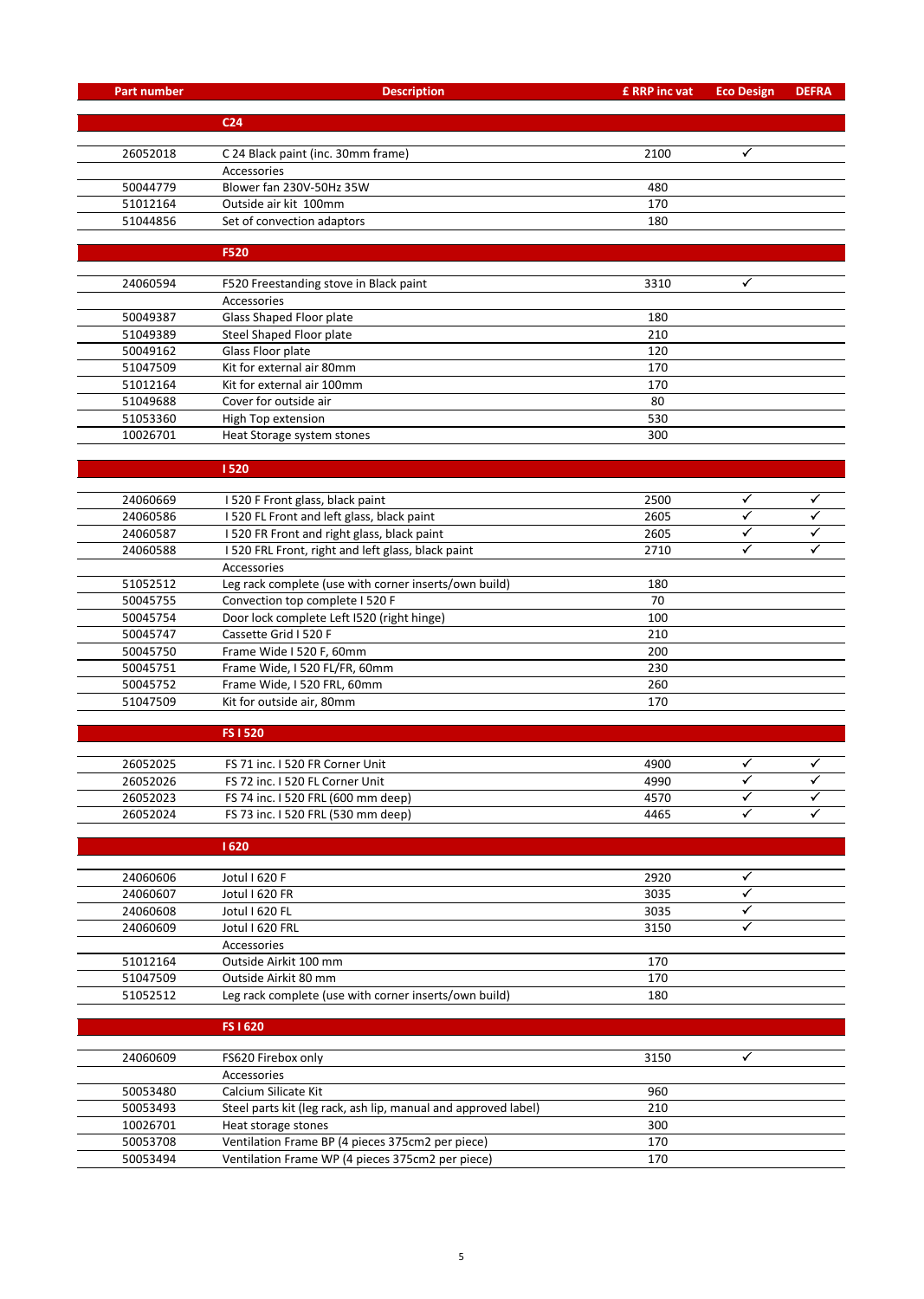| <b>Part number</b>     | <b>Description</b>                                          | £ RRP inc vat | <b>Eco Design</b> | <b>DEFRA</b> |
|------------------------|-------------------------------------------------------------|---------------|-------------------|--------------|
|                        | 1400                                                        |               |                   |              |
|                        |                                                             |               |                   |              |
| 24060573               | Harmony, Clean Burn, Matt Black                             | 2205          | ✓                 |              |
| 24060574               | Panorama, Clean Burn, Matt Black                            | 2365          | $\checkmark$      |              |
|                        | Accessories                                                 |               |                   |              |
| 51012160               | External air supply                                         | 270           |                   |              |
|                        |                                                             |               |                   |              |
|                        | 118                                                         |               |                   |              |
|                        |                                                             |               |                   |              |
| 24060572               | Harmony, Blue-Black Enamel                                  | 3465          |                   |              |
| 24060668               | Panorama, Blue-Black Enamel                                 | 3465          |                   |              |
|                        | GF 373 BF CE (remote, glass panel and log set) Only Nat Gas |               |                   |              |
|                        |                                                             |               |                   |              |
| 26052019               | Black Paint inc flue spigot (black)                         | 4190          |                   |              |
| 26052020               | White Enamel inc flue spigot (black)                        | 4925          |                   |              |
|                        | Above stove Excludes terminal and flue system               |               |                   |              |
|                        | Balanced flue pipe for GF373CE and GF400BF CE               |               |                   |              |
|                        | All balanced flue accessories include locking bands         |               |                   |              |
| 50054224               | 150/100 300mm vertical terminal                             | 270           |                   |              |
| 50054225               | 150/100 600mm horizontal terminal                           | 320           |                   |              |
| 50054226               | 150/100 500mm fixed length                                  | 120           |                   |              |
| 50054227               | 150/100 1000mm fixed length                                 | 160           |                   |              |
| 50054228               | 150/100 500mm cutable length                                | 100           |                   |              |
| 50054222               | 150/100 45° bend x 2                                        | 220           |                   |              |
| 50054231               | 150/100 325-440mm adjustable length                         | 120           |                   |              |
| 50054221               | 150/100 90° smooth bend                                     | 230           |                   |              |
| 50054229               | 150/100 locking band                                        | 30            |                   |              |
| 50054230               | 150/100 wall thimble                                        | 160           |                   |              |
| 50054233               | 150/100 wall bracket                                        | 40            |                   |              |
| 50054234               | 150/100 vertical flat roof flashing                         | 60            |                   |              |
| 50054235               | 150/100 vertical pitched roof flashing                      | 70            |                   |              |
| 50054220               | 150/100 Heat shield                                         | 30            |                   |              |
|                        | GF 400 BF CE (remote and log set) Only Nat Gas              |               |                   |              |
|                        |                                                             |               |                   |              |
| 26052029               | Matt Black - with log set inc flue spigot (black)           | 3035          |                   |              |
|                        | Accessories                                                 |               |                   |              |
| 10054724               | Antique effect brick panels                                 | 160           |                   |              |
|                        |                                                             |               |                   |              |
|                        | <b>Patio Fires (Corten steel)</b>                           |               |                   |              |
| 51013585               | Terrazza                                                    | 355           |                   |              |
| 50053507               | Terrazza XL                                                 | 525           |                   |              |
| 50053330               | Loke                                                        | 555           |                   |              |
| 50053294               | Froya                                                       | 355           |                   |              |
|                        | Accessories                                                 |               |                   |              |
| 51012325               | Firescreen - Terrazza                                       | 120           |                   |              |
| 51012326               | Barbeque grill - Terrazza                                   | 60            |                   |              |
| 50051705               | Barbeque grill - Loke                                       | 70            |                   |              |
| 50051706               | Firescreen - Loke                                           | 100           |                   |              |
| 50051883               | Firescreen - Froya                                          | 90            |                   |              |
|                        |                                                             |               |                   |              |
|                        | <b>ILD Stoves</b>                                           |               |                   |              |
|                        |                                                             |               |                   |              |
| 24060917<br>$2.000010$ | ILD <sub>7</sub><br>$II \cap Q$                             | 1669<br>1700  | ✓                 |              |

| 24060917 | ILD              |  | 1669 |  |
|----------|------------------|--|------|--|
| 24060918 | ILD <sub>8</sub> |  | 1769 |  |
| 24060919 | ILD <sub>9</sub> |  | 1769 |  |
| 24060920 | <b>ILD 10</b>    |  | 1869 |  |
|          |                  |  |      |  |



Jøtul UK Ltd Systems House, North Moons Moat Burnt Meadow Road Worcestershire B98 9PA Email: sales@jotuluk.com Tel: 01527 506010